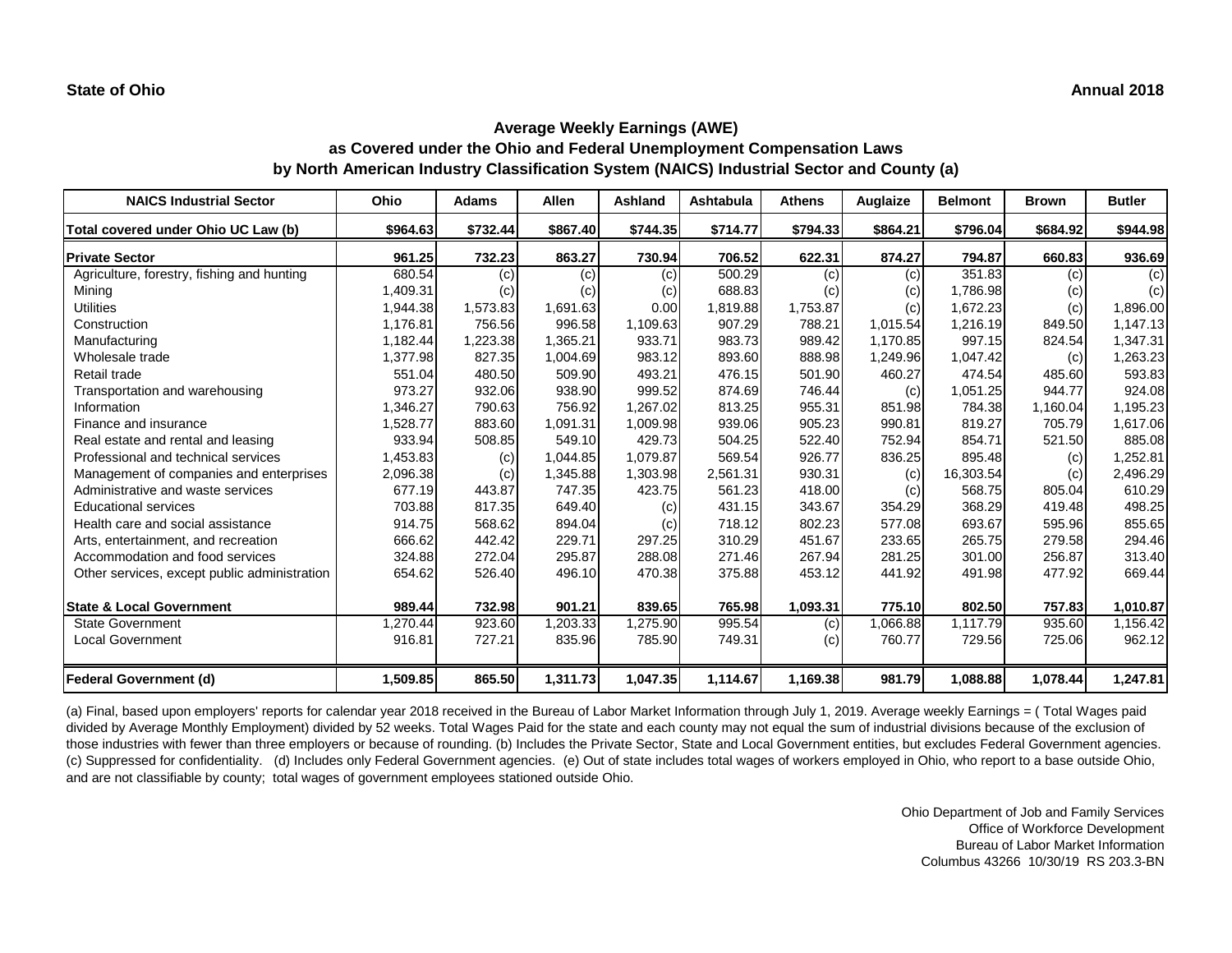| <b>NAICS Industrial Sector</b>               | Carroll  | Champaign | <b>Clark</b> | <b>Clermont</b> | <b>Clinton</b> | Columbiana | Coshocton | <b>Crawford</b> | Cuyahoga   | <b>Darke</b> |
|----------------------------------------------|----------|-----------|--------------|-----------------|----------------|------------|-----------|-----------------|------------|--------------|
| Total covered under Ohio UC Law (b)          | \$706.79 | \$804.31  | \$781.46     | \$846.85        | \$907.96       | \$716.44   | \$746.33  | \$748.19        | \$1,091.21 | \$764.29     |
| <b>Private Sector</b>                        | 708.65   | 814.17    | 777.37       | 839.40          | 922.19         | 707.17     | 743.90    | 738.29          | 1,094.27   | 762.94       |
| Agriculture, forestry, fishing and hunting   | 497.10   | (c)       | 753.12       | (c)             | (C)            | 455.42     | 699.10    | (c)             | 530.08     | (c)          |
| Mining                                       | 1,166.33 | (c)       | 2,314.33     | (c)             | (c)            | 992.63     | 925.73    | (c)             | 1,425.50   | (c)          |
| <b>Utilities</b>                             | 1,713.42 | (c)       | (c)          | 1,576.81        | (c)            | (c)        | 1,922.62  | (c)             | 1,927.67   | 1,584.77     |
| Construction                                 | 989.00   | 978.42    | 873.13       | 947.48          | 800.19         | 925.98     | 985.38    | 939.50          | 1,252.62   | 939.75       |
| Manufacturing                                | 921.29   | 1,066.73  | 1,039.46     | 1,117.56        | 1,130.23       | 863.10     | 1,003.81  | 884.29          | 1,283.10   | 945.10       |
| Wholesale trade                              | 917.77   | (c)       | (c)          | 1,536.06        | (c)            | (c)        | 723.58    | 945.92          | 1,418.63   | 812.33       |
| Retail trade                                 | 493.06   | 502.50    | 504.94       | 553.29          | 518.98         | 521.25     | 460.40    | 502.31          | 558.19     | 502.90       |
| Transportation and warehousing               | 1,123.98 | 730.71    | 994.90       | 1,125.27        | 1,226.79       | 983.08     | 865.52    | (c)             | 1,061.38   | 902.73       |
| Information                                  | 1,479.46 | 826.35    | 1,101.37     | (c)             | 1,125.62       | 1,007.88   | 723.58    | 653.21          | 1,459.12   | 899.02       |
| Finance and insurance                        | 766.88   | 917.60    | 897.60       | 1,295.21        | 1,015.62       | 958.83     | 875.75    | 1,180.46        | 1,811.62   | 1,008.81     |
| Real estate and rental and leasing           | 818.85   | 607.13    | 629.88       | 930.46          | 715.04         | 598.98     | 566.62    | 466.17          | 1,022.87   | 586.19       |
| Professional and technical services          | 906.37   | (c)       | 1,024.02     | 1,160.69        | 1,191.50       | 790.33     | (c)       | (c)             | 1,564.62   | 1,178.33     |
| Management of companies and enterprises      | 0.00     | (c)       | 1,630.90     | 1,777.00        | 1,721.08       | 1,253.81   | (c)       | (c)             | 2,258.88   | 1,263.60     |
| Administrative and waste services            | 632.38   | 486.25    | 491.12       | 726.23          | 521.83         | 712.19     | 559.42    | 536.67          | 713.35     | 642.65       |
| <b>Educational services</b>                  | (c)      | (c)       | 800.06       | 454.83          | (c)            | 458.29     | 494.42    | (c)             | 808.46     | 460.17       |
| Health care and social assistance            | (c)      | (c)       | 820.62       | 777.00          | (c)            | 703.00     | 586.67    | (c)             | 1,057.69   | 722.87       |
| Arts, entertainment, and recreation          | 277.23   | 266.88    | 320.79       | 351.19          | 329.46         | 227.96     | 243.71    | 213.27          | 1,360.71   | 236.48       |
| Accommodation and food services              | 243.23   | 251.35    | 284.54       | 320.08          | 298.27         | 258.23     | 239.92    | 248.90          | 365.17     | 250.60       |
| Other services, except public administration | 439.00   | 352.58    | 710.83       | (c)             | 778.81         | 613.27     | 413.27    | 362.90          | 700.56     | 308.46       |
| <b>State &amp; Local Government</b>          | 696.94   | 756.85    | 808.15       | 901.63          | 804.42         | 772.17     | 760.56    | 809.48          | 1,066.17   | 774.85       |
| <b>State Government</b>                      | 1,094.12 | 1,040.58  | 1,038.29     | 847.81          | 1,190.25       | 1,065.02   | 1,000.04  | 1,301.67        | 1,236.77   | 1,051.38     |
| <b>Local Government</b>                      | 680.81   | 748.56    | 801.96       | 908.21          | 778.54         | 749.56     | 752.58    | 773.98          | 1,055.17   | 768.54       |
| <b>Federal Government (d)</b>                | 891.88   | 929.21    | 1,224.90     | 1,396.33        | 1,384.00       | 1,407.42   | 1,027.42  | 985.46          | 1,544.62   | 1,045.37     |

(a) Final, based upon employers' reports for calendar year 2018 received in the Bureau of Labor Market Information through July 1, 2019. Average weekly Earnings = ( Total Wages paid divided by Average Monthly Employment) divided by 52 weeks. Total Wages Paid for the state and each county may not equal the sum of industrial divisions because of the exclusion of those industries with fewer than three employers or because of rounding. (b) Includes the Private Sector, State and Local Government entities, but excludes Federal Government agencies. (c) Suppressed for confidentiality. (d) Includes only Federal Government agencies. (e) Out of state includes total wages of workers employed in Ohio, who report to a base outside Ohio, and are not classifiable by county; total wages of government employees stationed outside Ohio.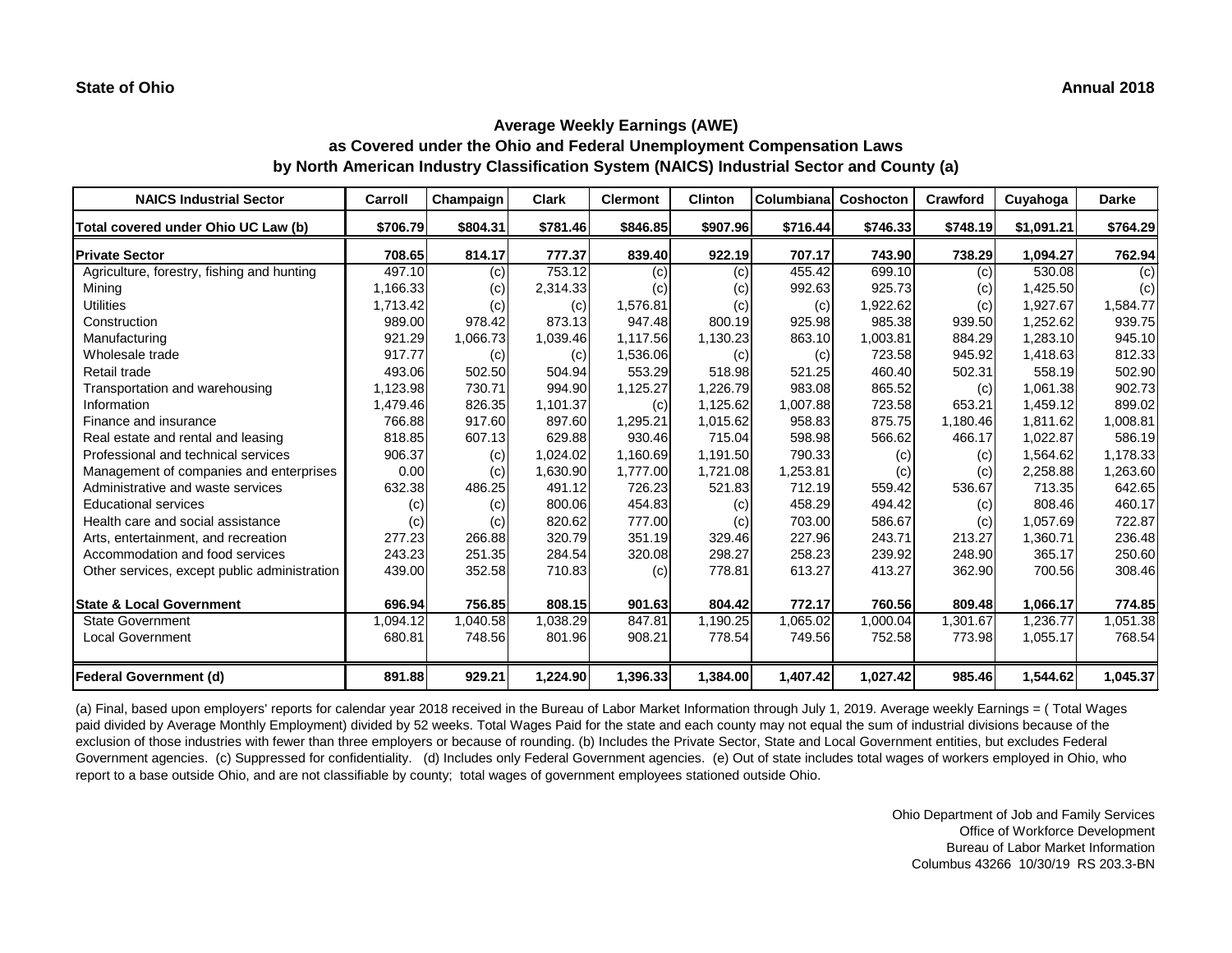| <b>NAICS Industrial Sector</b>               | <b>Defiance</b> | <b>Delaware</b> | <b>Erie</b> | <b>Fairfield</b> | <b>Fayette</b> | <b>Franklin</b> | <b>Fulton</b> | <b>Gallia</b> | Geauga   | Greene   |
|----------------------------------------------|-----------------|-----------------|-------------|------------------|----------------|-----------------|---------------|---------------|----------|----------|
| Total covered under Ohio UC Law (b)          | \$820.90        | \$1,063.63      | \$737.48    | \$737.00         | \$687.60       | \$1,077.19      | \$805.35      | \$747.58      | \$833.90 | \$893.50 |
| <b>Private Sector</b>                        | 821.13          | 1,066.62        | 710.56      | 706.19           | 664.62         | 1,043.44        | 819.65        | 762.62        | 831.81   | 873.21   |
| Agriculture, forestry, fishing and hunting   | 798.29          | (c)             | (c)         | 543.35           | 748.04         | 863.04          | (c)           | (c)           | (c)      | (c)      |
| Mining                                       | 0.00            | (c)             | (c)         | 452.92           | 0.00           | 1,519.04        | (c)           | (c)           | (c)      | (c)      |
| <b>Utilities</b>                             | (c)             | 1,453.46        | (c)         | 1,789.98         | (c)            | 2,047.52        | (c)           | 1,952.75      | (c)      | (c)      |
| Construction                                 | 899.79          | 1,218.08        | 955.44      | 974.98           | 1,202.87       | 1,292.06        | 1,080.31      | 823.48        | 1,035.79 | 987.19   |
| Manufacturing                                | 1,332.69        | 1,259.04        | 998.54      | 1,011.88         | 981.85         | 1,221.90        | 998.67        | 846.81        | 1,042.37 | 1,128.21 |
| Wholesale trade                              | (c)             | 1,466.35        | 1,060.35    | 1,108.40         | (c)            | 1,336.83        | 1,071.69      | 527.13        | 1,278.12 | ,257.77  |
| Retail trade                                 | 522.79          | 533.19          | 512.00      | 493.48           | 423.69         | 614.12          | 502.92        | 495.60        | 525.62   | 497.29   |
| Transportation and warehousing               | 891.17          | 951.96          | (c)         | 824.04           | 777.50         | 1,077.67        | (c)           | 830.37        | (c)      | (c)      |
| Information                                  | 746.19          | 1,449.12        | 758.37      | 744.46           | 777.83         | 1,467.29        | 529.37        | 923.46        | 1,365.21 | 1,188.63 |
| Finance and insurance                        | 1,115.27        | 1,751.54        | 1,282.29    | 1,049.29         | 887.71         | 1,610.92        | 1,084.75      | 969.10        | 1,290.63 | 1,490.06 |
| Real estate and rental and leasing           | 540.38          | 924.56          | 559.92      | 732.54           | 587.71         | 1,005.02        | 690.00        | 551.38        | 863.63   | 723.83   |
| Professional and technical services          | 1,194.48        | 1,603.42        | 1,033.35    | 901.02           | (c)            | 1,582.27        | (c)           | (c)           | 1,120.06 | 1,698.48 |
| Management of companies and enterprises      | 721.46          | 2,057.42        | 1,282.94    | 1,717.00         | (c)            | 2,201.00        | (c)           | (c)           | 971.00   | 1,249.83 |
| Administrative and waste services            | 738.63          | 950.42          | 701.54      | 643.23           | 419.29         | 725.31          | 385.96        | 480.13        | 931.62   | 615.38   |
| <b>Educational services</b>                  | (c)             | 644.15          | 426.52      | 405.04           | (c)            | 743.48          | (c)           | (c)           | 632.87   | 797.23   |
| Health care and social assistance            | (c)             | 903.23          | 833.88      | 881.29           | (c)            | 915.81          | (c)           | (c)           | 715.06   | 850.27   |
| Arts, entertainment, and recreation          | 320.62          | 408.81          | 553.60      | 281.79           | 227.67         | 653.10          | (c)           | 241.77        | 331.33   | 394.00   |
| Accommodation and food services              | 250.17          | 363.54          | 333.90      | 301.23           | 286.54         | 382.29          | (c)           | 297.63        | 299.31   | 319.15   |
| Other services, except public administration | 399.42          | 629.77          | 519.69      | 634.96           | 754.73         | 816.63          | 480.73        | 618.90        | 590.40   | 526.42   |
| <b>State &amp; Local Government</b>          | 819.13          | 1,033.02        | 914.85      | 913.75           | 827.35         | 1,280.69        | 713.98        | 675.50        | 851.75   | 1,021.44 |
| <b>State Government</b>                      | 1,189.71        | 1,238.31        | 996.50      | 1,092.98         | 1,008.00       | 1,421.94        | 1,215.85      | 1,006.96      | 976.90   | (c)      |
| <b>Local Government</b>                      | 803.87          | 1,023.12        | 893.38      | 890.21           | 822.15         | 1,128.98        | 689.79        | 623.58        | 843.35   | (c)      |
| Federal Government (d)                       | 1,057.63        | 1,210.46        | 1,397.10    | 1,214.25         | 1,020.50       | 1,475.52        | 986.31        | 1,033.40      | 1,019.42 | 1,782.83 |

(a) Final, based upon employers' reports for calendar year 2018 received in the Bureau of Labor Market Information through July 1, 2019. Average weekly Earnings = ( Total Wages paid divided by Average Monthly Employment) divided by 52 weeks. Total Wages Paid for the state and each county may not equal the sum of industrial divisions because of the exclusion of those industries with fewer than three employers or because of rounding. (b) Includes the Private Sector, State and Local Government entities, but excludes Federal Government agencies. (c) Suppressed for confidentiality. (d) Includes only Federal Government agencies. (e) Out of state includes total wages of workers employed in Ohio, who report to a base outside Ohio, and are not classifiable by county; total wages of government employees stationed outside Ohio.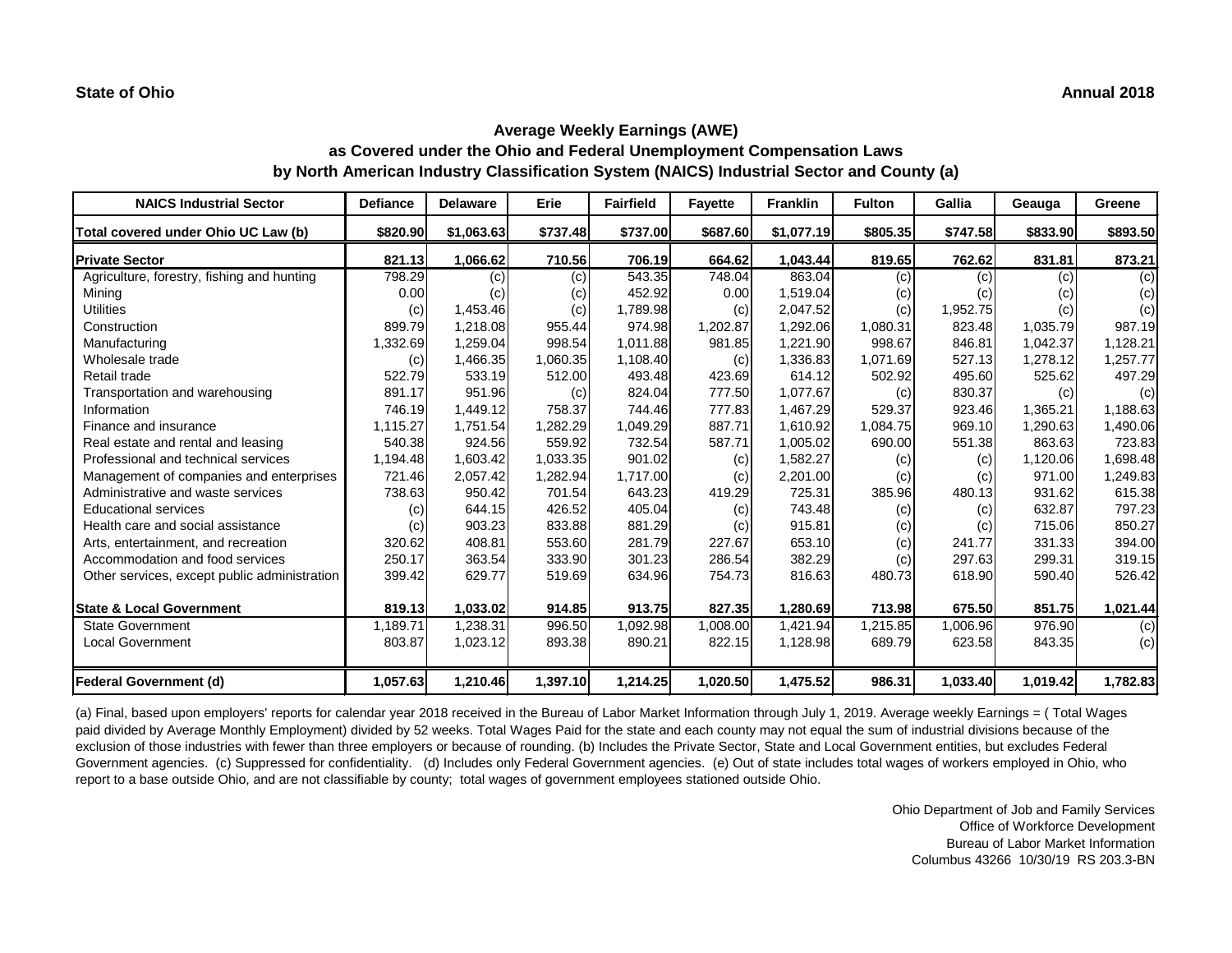| <b>NAICS Industrial Sector</b>               | <b>Guernsey</b> | <b>Hamilton</b> | <b>Hancock</b> | <b>Hardin</b> | <b>Harrison</b> | <b>Henry</b> | Highland | <b>Hocking</b> | <b>Holmes</b> | Huron    |
|----------------------------------------------|-----------------|-----------------|----------------|---------------|-----------------|--------------|----------|----------------|---------------|----------|
| Total covered under Ohio UC Law (b)          | \$798.46        | \$1,154.37      | \$976.79       | \$694.71      | \$925.12        | \$804.13     | \$674.50 | \$629.12       | \$767.87      | \$807.71 |
| <b>Private Sector</b>                        | 797.25          | 1,165.60        | 985.94         | 694.38        | 984.96          | 805.40       | 649.44   | 571.54         | 767.98        | 809.98   |
| Agriculture, forestry, fishing and hunting   | 621.83          | 683.13          | (c)            | (c)           | (c)             | (c)          | 676.67   | (c)            | 624.90        | (c)      |
| Mining                                       | 1,174.92        | 1,347.81        | (c)            | (c)           | (c)             | (c)          | 848.02   | (c)            | 782.50        | (c)      |
| <b>Utilities</b>                             | 1,609.62        | 1,978.37        | 1,713.21       | 1,517.81      | 979.77          | 1,129.60     | 1,337.79 | (c)            | 1,013.31      | (c)      |
| Construction                                 | 1,237.02        | 1,229.37        | 1,106.79       | 641.42        | 1,082.63        | 1,138.27     | 791.29   | 719.50         | 920.56        | 1,320.40 |
| Manufacturing                                | 1,035.02        | 1,590.21        | 1,053.15       | 946.37        | 1,407.23        | 1,050.75     | 866.98   | 844.23         | 853.42        | 928.71   |
| Wholesale trade                              | 1,255.63        | 1,529.65        | 1,022.13       | 1,120.21      | 1,000.08        | 945.33       | 672.85   | 1,145.54       | 871.08        | (c)      |
| Retail trade                                 | 475.00          | 577.04          | 531.52         | 457.63        | 397.37          | 489.67       | 528.33   | 466.02         | 598.40        | 500.46   |
| Transportation and warehousing               | 1,092.87        | 932.08          | 1,317.58       | 980.10        | 1,236.73        | 851.33       | 585.25   | (c)            | 988.73        | 1,016.92 |
| Information                                  | 615.35          | 1,551.15        | 823.63         | 600.87        | (c)             | 633.62       | 667.62   | 877.27         | 642.35        | 781.42   |
| Finance and insurance                        | 1,242.77        | 1,783.21        | 1,156.29       | 897.90        | 695.58          | 992.79       | 1,041.92 | 853.87         | 901.73        | 970.06   |
| Real estate and rental and leasing           | 666.00          | 1,134.90        | 741.13         | 544.15        | 802.98          | 725.21       | 688.04   | 485.15         | 668.62        | 618.63   |
| Professional and technical services          | 1,128.33        | 1,596.81        | 1,153.58       | 767.85        | (c)             | 900.56       | 653.67   | (c)            | 939.67        | (c)      |
| Management of companies and enterprises      | 1,199.40        | 2,284.46        | 3,065.52       | 0.00          | (c)             | 0.00         | 1,042.42 | (c)            | 1,119.21      | (c)      |
| Administrative and waste services            | 430.25          | 729.21          | 538.92         | 563.96        | 1,443.52        | 408.63       | 443.42   | 467.88         | 723.50        | 548.88   |
| <b>Educational services</b>                  | 390.00          | 642.81          | 875.63         | (c)           | 0.00            | 207.38       | 231.37   | (c)            | (c)           | 361.06   |
| Health care and social assistance            | 714.85          | 1,084.00        | 910.12         | (c)           | 599.88          | 617.98       | 758.40   | (c)            | (c)           | 881.40   |
| Arts, entertainment, and recreation          | 352.87          | 1,068.21        | 320.40         | 179.54        | (c)             | 235.00       | 324.06   | 283.44         | 234.75        | 340.62   |
| Accommodation and food services              | 310.87          | 366.71          | 304.42         | 239.50        | (c)             | 259.79       | 241.77   | 292.62         | 301.44        | 249.79   |
| Other services, except public administration | 446.15          | 806.92          | 513.98         | 406.94        | (c)             | 461.69       | 389.98   | 481.73         | 651.90        | 651.75   |
| <b>State &amp; Local Government</b>          | 806.04          | 1,033.12        | 855.85         | 696.58        | 681.79          | 797.96       | 766.35   | 808.40         | 766.46        | 789.27   |
| <b>State Government</b>                      | 1,078.87        | 1,062.23        | 1,282.27       | 1,044.37      | 1,208.17        | 1,072.96     | 982.94   | 1,112.65       | 1,102.44      | 1,188.62 |
| <b>Local Government</b>                      | 722.31          | 1,025.73        | 831.67         | 685.79        | 648.13          | 791.25       | 756.54   | 761.23         | 756.98        | 775.92   |
| Federal Government (d)                       | 1,130.12        | 1,614.15        | 1,207.27       | 1,006.37      | 996.98          | 1,051.96     | 943.88   | 954.31         | 1,078.67      | 947.02   |

(a) Final, based upon employers' reports for calendar year 2018 received in the Bureau of Labor Market Information through July 1, 2019. Average weekly Earnings = ( Total Wages paid divided by Average Monthly Employment) divided by 52 weeks. Total Wages Paid for the state and each county may not equal the sum of industrial divisions because of the exclusion of those industries with fewer than three employers or because of rounding. (b) Includes the Private Sector, State and Local Government entities, but excludes Federal Government agencies. (c) Suppressed for confidentiality. (d) Includes only Federal Government agencies. (e) Out of state includes total wages of workers employed in Ohio, who report to a base outside Ohio, and are not classifiable by county; total wages of government employees stationed outside Ohio.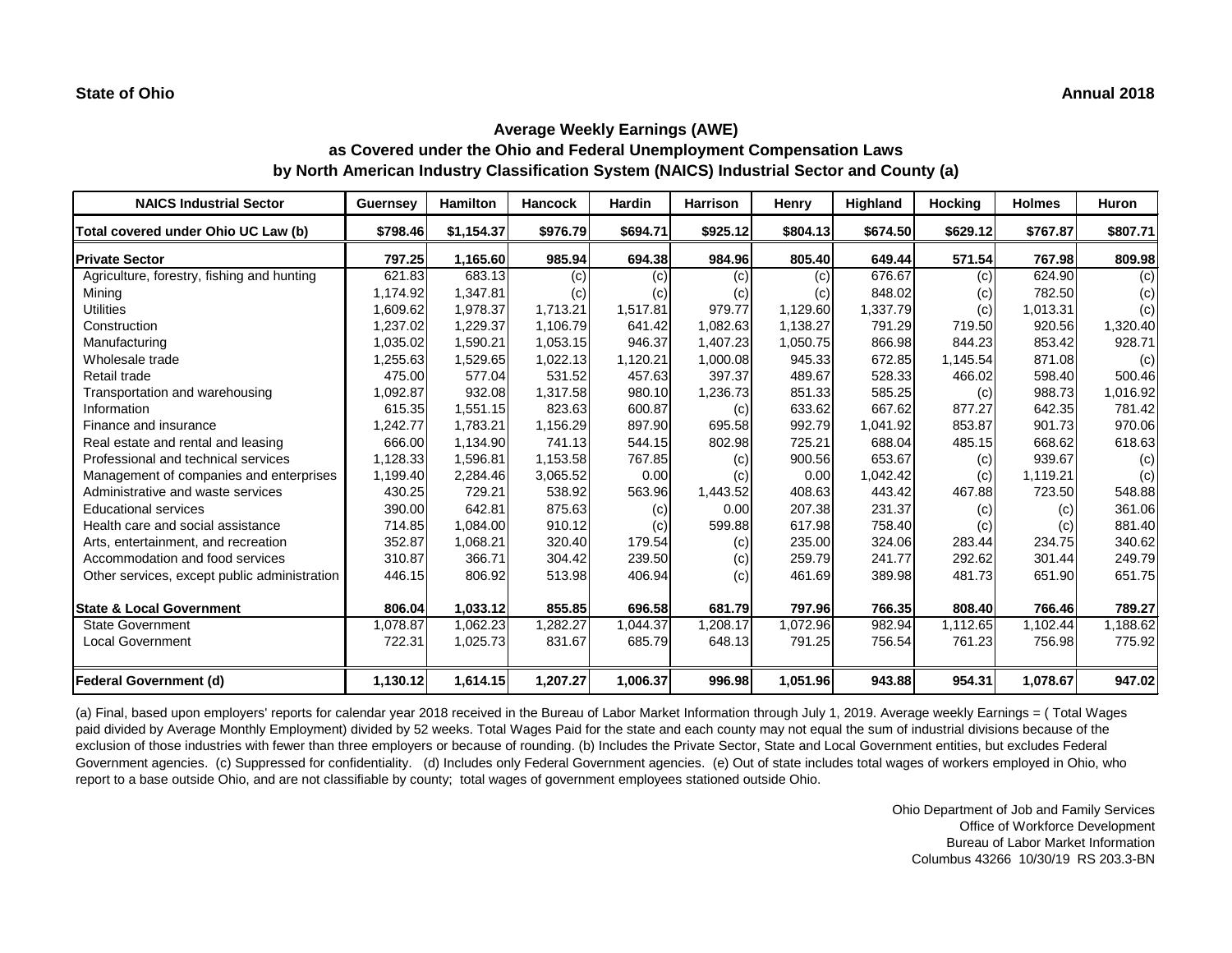| <b>NAICS Industrial Sector</b>               | <b>Jackson</b> | Jefferson | Knox     | Lake     | Lawrence | Licking  | Logan    | Lorain   | Lucas    | <b>Madison</b> |
|----------------------------------------------|----------------|-----------|----------|----------|----------|----------|----------|----------|----------|----------------|
| Total covered under Ohio UC Law (b)          | \$672.27       | \$793.83  | \$826.83 | \$872.96 | \$671.08 | \$810.23 | \$882.94 | \$819.31 | \$928.60 | \$837.02       |
| <b>Private Sector</b>                        | 649.73         | 812.04    | 846.12   | 868.62   | 637.63   | 795.17   | 897.56   | 810.63   | 911.35   | 801.23         |
| Agriculture, forestry, fishing and hunting   | 613.38         | 0.00      | 604.06   | 604.69   | 0.00     | 765.90   | (c)      | (c)      | 606.96   | 676.83         |
| Mining                                       | 788.75         | 1,534.02  | 895.85   | 1,675.88 | (c)      | 985.58   | (c)      | (c)      | 1,647.02 | 0.00           |
| <b>Utilities</b>                             | 1,525.17       | 2,214.54  | 1,481.56 | 2,381.87 | 1,410.50 | 1,515.48 | 1,332.90 | 1,798.08 | 1,997.46 | 0.00           |
| Construction                                 | 961.50         | 1,224.33  | 1,148.37 | 1,073.27 | 1,024.87 | 968.50   | 994.58   | 954.56   | 1,225.75 | 923.27         |
| Manufacturing                                | 797.52         | 1,354.81  | 1,317.19 | 1,234.96 | (c)      | 1,048.52 | 1,365.79 | 1,217.54 | 1,476.13 | 975.75         |
| Wholesale trade                              | 870.35         | 885.56    | 886.65   | 1,290.67 | 922.48   | 990.42   | 1,073.52 | 1,214.42 | 1,115.12 | 1,094.69       |
| Retail trade                                 | 459.60         | 473.71    | 487.52   | 530.25   | 454.83   | 555.87   | 512.25   | 510.48   | 538.79   | 602.69         |
| Transportation and warehousing               | 803.19         | 827.63    | 785.65   | 705.29   | 950.63   | 709.67   | 898.12   | 849.75   | 993.65   | 856.92         |
| Information                                  | 640.88         | 780.81    | 909.13   | 1,363.29 | 1,076.48 | 982.02   | 640.52   | 867.08   | 964.94   | 798.19         |
| Finance and insurance                        | 805.15         | 854.10    | 898.73   | 1,175.48 | 689.54   | 1,279.21 | 951.83   | 1,168.13 | 1,305.88 | 858.12         |
| Real estate and rental and leasing           | 599.96         | 604.71    | 614.79   | 894.02   | 1,023.94 | 744.13   | 694.88   | 667.58   | 1,079.54 | 605.81         |
| Professional and technical services          | 603.52         | (c)       | 948.62   | 1,219.56 | 765.10   | 1,299.54 | (c)      | 1,202.38 | 1,245.75 | (c)            |
| Management of companies and enterprises      | 554.10         | (c)       | 785.46   | 2,054.94 | 1,102.69 | 1,461.00 | (c)      | 1,855.63 | 1,785.40 | (c)            |
| Administrative and waste services            | 530.92         | 632.19    | 533.60   | 571.44   | 613.25   | 558.25   | 549.23   | 585.35   | 541.98   | 482.13         |
| <b>Educational services</b>                  | (c)            | (c)       | 892.50   | 477.83   | 312.50   | 1,128.44 | 393.69   | 851.10   | 558.33   | (c)            |
| Health care and social assistance            | (c)            | (c)       | 791.65   | 766.17   | 567.50   | 841.58   | 824.25   | 781.90   | 990.12   | (c)            |
| Arts, entertainment, and recreation          | 265.65         | 473.08    | 377.00   | 372.44   | 338.83   | 393.44   | 256.33   | 341.48   | 423.29   | 316.65         |
| Accommodation and food services              | 261.60         | 272.79    | 275.27   | 298.62   | 288.67   | 298.44   | 257.94   | 294.85   | 306.06   | 331.19         |
| Other services, except public administration | 364.65         | 421.90    | 473.79   | 619.35   | 557.90   | 741.12   | 599.88   | 563.85   | 543.25   | 523.15         |
| <b>State &amp; Local Government</b>          | 806.75         | 699.31    | 700.27   | 907.25   | 797.50   | 910.29   | 764.04   | 869.12   | 1,054.35 | 1,004.17       |
| <b>State Government</b>                      | 1,266.87       | 1,158.38  | 999.75   | 1,242.33 | 998.81   | 1,253.71 | 956.63   | 1,190.02 | 1,198.13 | 1,210.21       |
| <b>Local Government</b>                      | 759.73         | 689.21    | 664.15   | 904.56   | 779.52   | 858.40   | 756.90   | 841.00   | 994.79   | 849.87         |
| <b>Federal Government (d)</b>                | 1,008.02       | 1,076.46  | 1,082.73 | 1,233.04 | 1,065.15 | 1,384.40 | 1,287.44 | 2,182.40 | 1,324.58 | 1,114.71       |

(a) Final, based upon employers' reports for calendar year 2018 received in the Bureau of Labor Market Information through July 1, 2019. Average weekly Earnings = ( Total Wages paid divided by Average Monthly Employment) divided by 52 weeks. Total Wages Paid for the state and each county may not equal the sum of industrial divisions because of the exclusion of those industries with fewer than three employers or because of rounding. (b) Includes the Private Sector, State and Local Government entities, but excludes Federal Government agencies. (c) Suppressed for confidentiality. (d) Includes only Federal Government agencies. (e) Out of state includes total wages of workers employed in Ohio, who report to a base outside Ohio, and are not classifiable by county; total wages of government employees stationed outside Ohio.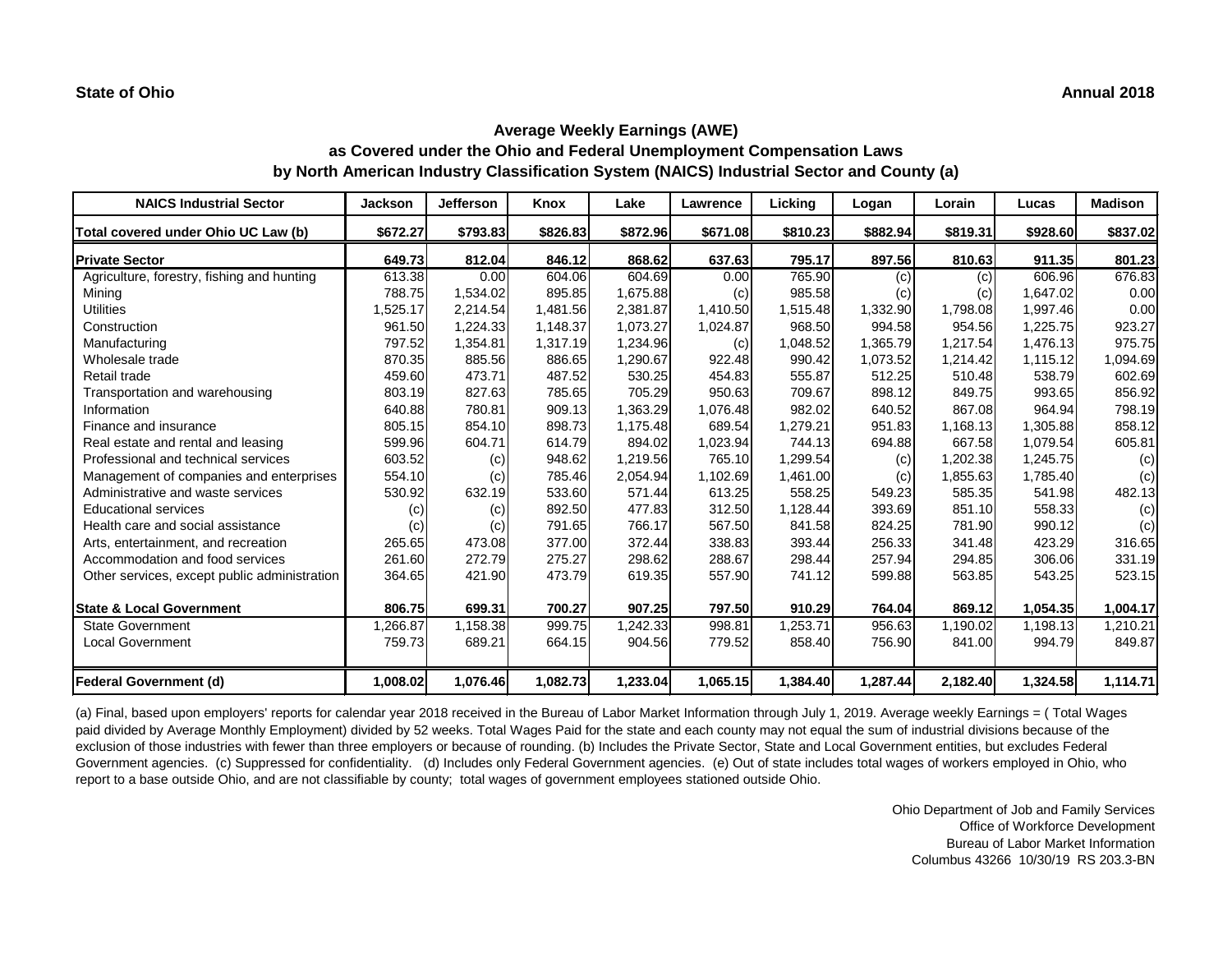| <b>NAICS Industrial Sector</b>               | <b>Mahoning</b> | <b>Marion</b> | <b>Medina</b> | <b>Meigs</b> | <b>Mercer</b> | Miami    | <b>Monroe</b> | Montgomery | Morgan   | <b>Morrow</b> |
|----------------------------------------------|-----------------|---------------|---------------|--------------|---------------|----------|---------------|------------|----------|---------------|
| Total covered under Ohio UC Law (b)          | \$751.54        | \$792.19      | \$829.04      | \$597.81     | \$771.62      | \$826.02 | \$684.79      | \$906.58   | \$721.42 | \$688.29      |
| <b>Private Sector</b>                        | 733.62          | 777.63        | 824.56        | 554.96       | 773.27        | 819.87   | 682.56        | 901.71     | 726.13   | 688.00        |
| Agriculture, forestry, fishing and hunting   | 647.88          | (c)           | 477.48        | (c)          | (c)           | 574.37   | (c)           | 863.77     | (c)      | 761.35        |
| Mining                                       | 1,397.88        | (c)           | 823.83        | (c)          | (c)           | 1,114.46 | (c)           | 1,317.02   | (c)      | 954.00        |
| <b>Utilities</b>                             | 1,855.23        | 2,009.83      | 2,078.06      | 1,747.06     | (c)           | (c)      | 1,677.17      | 2,284.94   | (c)      | (c)           |
| Construction                                 | 1,117.46        | 966.44        | 1,209.73      | 807.23       | 1,035.08      | 1,048.69 | 954.40        | 1,113.02   | 846.04   | 750.12        |
| Manufacturing                                | 981.69          | 945.56        | 1,076.00      | 619.58       | 890.90        | 1,048.21 | 1,129.58      | 1,060.87   | 1,027.31 | 1,040.83      |
| Wholesale trade                              | 1,074.23        | 1,081.96      | 1,208.10      | 652.02       | (c)           | (c)      | 1,619.60      | 1,198.52   | (c)      | 899.21        |
| Retail trade                                 | 520.81          | 534.60        | 531.27        | 469.54       | 527.23        | 541.90   | 376.04        | 530.79     | 413.48   | 495.65        |
| Transportation and warehousing               | 829.81          | 966.85        | 878.37        | 723.60       | 1,012.15      | 834.52   | 1,036.35      | 947.02     | 535.62   | (c)           |
| Information                                  | 1,012.56        | 1,109.63      | 1,048.88      | 816.17       | 691.31        | 550.50   | 376.98        | 1,304.48   | 597.13   | (c)           |
| Finance and insurance                        | 1,191.52        | 1,073.87      | 1,311.52      | 708.90       | 1,045.88      | 1,103.00 | 688.85        | 1,299.50   | (c)      | 875.50        |
| Real estate and rental and leasing           | 659.38          | 651.92        | 702.50        | 667.77       | 670.50        | 749.38   | 966.10        | 911.73     | (c)      | 584.27        |
| Professional and technical services          | 1,065.06        | 808.17        | 1,077.19      | (c)          | 941.79        | 1,020.98 | 687.44        | 1,371.87   | 1,038.13 | (c)           |
| Management of companies and enterprises      | 1,279.58        | 1,345.12      | 1,436.85      | (c)          | (c)           | 1,587.87 | 0.00          | 1,592.08   | 0.00     | (c)           |
| Administrative and waste services            | 647.25          | 478.13        | 687.17        | 476.65       | (c)           | 536.90   | 1,197.17      | 592.21     | 958.00   | 595.75        |
| <b>Educational services</b>                  | 486.46          | 294.48        | 445.77        | (c)          | (c)           | 539.83   | (c)           | 870.27     | 0.00     | (c)           |
| Health care and social assistance            | 755.96          | 922.67        | 685.42        | (c)          | (c)           | 802.10   | (c)           | 998.08     | 688.27   | (c)           |
| Arts, entertainment, and recreation          | 329.92          | 308.94        | 308.79        | (c)          | 272.56        | 305.69   | 170.98        | 418.85     | (c)      | 297.17        |
| Accommodation and food services              | 284.85          | 277.75        | 295.13        | (c)          | 242.63        | 294.21   | 233.12        | 320.50     | (c)      | 231.12        |
| Other services, except public administration | 495.71          | 469.27        | 555.02        | 457.33       | 409.77        | 550.23   | 452.52        | 592.73     | 379.77   | (c)           |
| <b>State &amp; Local Government</b>          | 872.62          | 873.75        | 865.04        | 705.10       | 760.06        | 873.48   | 689.79        | 947.65     | 704.98   | 689.00        |
| <b>State Government</b>                      | 1,097.92        | 1,124.02      | 1,107.85      | 945.08       | 853.04        | 1,261.37 | 1,018.19      | 1,376.12   | 950.44   | ,206.13       |
| Local Government                             | 813.67          | 815.96        | 860.85        | 695.81       | 753.65        | 862.87   | 673.83        | 929.04     | 678.27   | 665.31        |
| <b>Federal Government (d)</b>                | 1,293.13        | 1,186.08      | 1,227.29      | 967.69       | 1,085.12      | 1,117.71 | 956.17        | 1,481.94   | 962.50   | 974.02        |

(a) Final, based upon employers' reports for calendar year 2018 received in the Bureau of Labor Market Information through July 1, 2019. Average weekly Earnings = ( Total Wages paid divided by Average Monthly Employment) divided by 52 weeks. Total Wages Paid for the state and each county may not equal the sum of industrial divisions because of the exclusion of those industries with fewer than three employers or because of rounding. (b) Includes the Private Sector, State and Local Government entities, but excludes Federal Government agencies. (c) Suppressed for confidentiality. (d) Includes only Federal Government agencies. (e) Out of state includes total wages of workers employed in Ohio, who report to a base outside Ohio, and are not classifiable by county; total wages of government employees stationed outside Ohio.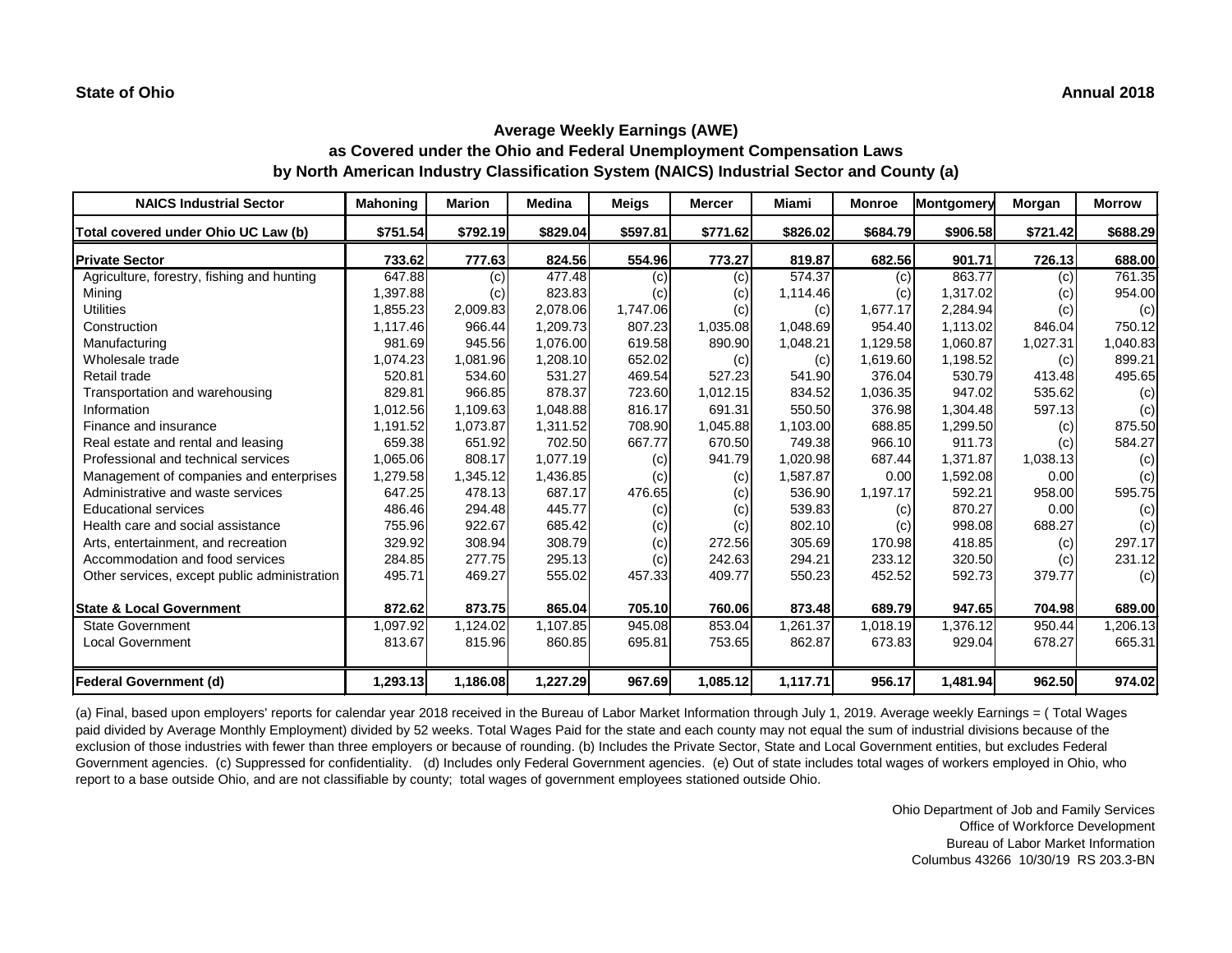| <b>NAICS Industrial Sector</b>               | <b>Muskingum</b> | <b>Noble</b> | <b>Ottawa</b> | <b>Paulding</b> | Perry    | Pickaway | <b>Pike</b> | Portage  | <b>Preble</b> | <b>Putnam</b> |
|----------------------------------------------|------------------|--------------|---------------|-----------------|----------|----------|-------------|----------|---------------|---------------|
| Total covered under Ohio UC Law (b)          | \$773.83         | \$752.88     | \$815.73      | \$713.94        | \$773.42 | \$868.44 | \$948.17    | \$858.08 | \$754.13      | \$740.44      |
| <b>Private Sector</b>                        | 777.73           | 693.06       | 820.23        | 712.00          | 793.35   | 824.19   | 974.87      | 815.44   | 760.10        | 744.19        |
| Agriculture, forestry, fishing and hunting   | 502.62           | 0.00         | 594.60        | (c)             | 583.69   | (c)      | (c)         | 596.88   | (c)           | (c)           |
| Mining                                       | 1,601.77         | 1,047.37     | 1,243.48      | (c)             | 1,430.21 | (c)      | (c)         | 1,189.60 | (c)           | (c)           |
| <b>Utilities</b>                             | 1,757.29         | 355.94       | (c)           | (c)             | 1,836.52 | (c)      | (c)         | (c)      | (c)           | (c)           |
| Construction                                 | 930.25           | 812.85       | 1,034.62      | 767.23          | 1,828.94 | 1,093.17 | 1,519.38    | 1,113.42 | 848.21        | 878.46        |
| Manufacturing                                | 1,050.52         | 1,152.46     | 1,117.77      | 843.52          | 957.81   | 1,274.08 | 642.79      | 1,075.85 | 1,125.54      | 1,019.56      |
| Wholesale trade                              | 1,074.40         | 736.04       | (c)           | (c)             | 557.69   | (c)      | (c)         | 1,406.98 | (c)           | 971.29        |
| Retail trade                                 | 501.75           | 395.15       | 526.52        | 426.33          | 444.38   | 525.69   | 459.02      | 523.37   | 472.54        | 458.19        |
| Transportation and warehousing               | 865.12           | 1,084.79     | 742.40        | 755.73          | 663.13   | 1,038.02 | 650.21      | (c)      | 830.63        | (c)           |
| Information                                  | 683.69           | 554.21       | 639.87        | 547.31          | 910.63   | 1,114.10 | 691.35      | 1,056.71 | 710.15        | 920.40        |
| Finance and insurance                        | 1,098.35         | 937.88       | 1,062.50      | 864.21          | 767.40   | 915.58   | 817.67      | 1,077.96 | 816.88        | 991.75        |
| Real estate and rental and leasing           | 711.98           | 350.65       | 612.92        | 400.21          | 323.62   | 616.29   | 766.06      | 653.62   | 507.73        | 625.25        |
| Professional and technical services          | 1,314.50         | 1,226.67     | 937.88        | 722.69          | 947.83   | 1,040.17 | (c)         | 1,201.27 | (c)           | 1,002.10      |
| Management of companies and enterprises      | 1,008.15         | (c)          | 1,236.65      | (c)             | 1,181.98 | 1,490.25 | (c)         | 1,296.75 | (c)           | 0.00          |
| Administrative and waste services            | 618.25           | (c)          | 666.37        | (c)             | 900.88   | 553.38   | 1,707.71    | 627.04   | 520.02        | 547.87        |
| <b>Educational services</b>                  | 816.21           | 0.00         | (c)           | (c)             | (c)      | (c)      | (c)         | 702.38   | 475.31        | 297.50        |
| Health care and social assistance            | 982.04           | 403.63       | (c)           | (c)             | (c)      | (c)      | (c)         | 679.48   | 515.87        | 601.40        |
| Arts, entertainment, and recreation          | 306.40           | (c)          | 549.87        | 235.37          | 228.79   | 335.08   | (c)         | 359.98   | 276.00        | 264.71        |
| Accommodation and food services              | 285.73           | (c)          | 365.42        | 208.50          | 226.42   | 298.04   | (c)         | 287.44   | 275.69        | 197.67        |
| Other services, except public administration | 578.00           | 421.96       | 539.94        | 478.25          | 379.48   | 480.56   | 444.25      | 527.00   | 423.94        | 270.67        |
| <b>State &amp; Local Government</b>          | 751.50           | 880.29       | 790.81        | 721.13          | 709.15   | 983.58   | 783.75      | 1,031.06 | 722.73        | 716.21        |
| <b>State Government</b>                      | 1,018.21         | 1,083.73     | 1,038.88      | 976.67          | 1,098.98 | 1,168.60 | 903.98      | (c)      | 883.77        | ,095.37       |
| <b>Local Government</b>                      | 734.75           | 683.52       | 769.90        | 711.58          | 698.75   | 881.50   | 775.04      | (c)      | 715.13        | 706.10        |
| Federal Government (d)                       | 1,131.58         | 828.29       | 1,472.23      | 894.02          | 928.35   | 1,056.69 | 1,360.65    | 1,171.08 | 970.19        | 974.62        |

(a) Final, based upon employers' reports for calendar year 2018 received in the Bureau of Labor Market Information through July 1, 2019. Average weekly Earnings = ( Total Wages paid divided by Average Monthly Employment) divided by 52 weeks. Total Wages Paid for the state and each county may not equal the sum of industrial divisions because of the exclusion of those industries with fewer than three employers or because of rounding. (b) Includes the Private Sector, State and Local Government entities, but excludes Federal Government agencies. (c) Suppressed for confidentiality. (d) Includes only Federal Government agencies. (e) Out of state includes total wages of workers employed in Ohio, who report to a base outside Ohio, and are not classifiable by county; total wages of government employees stationed outside Ohio.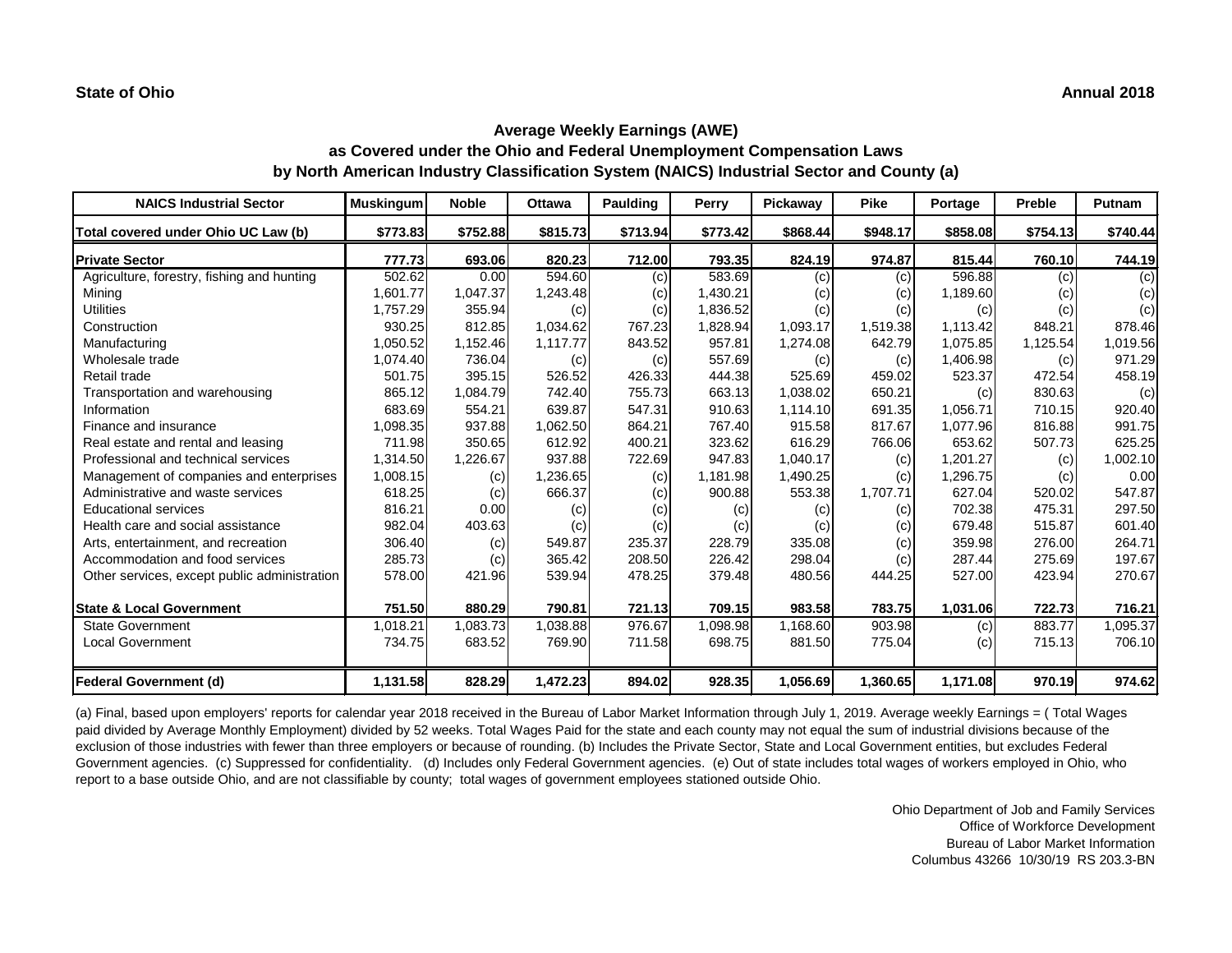| <b>NAICS Industrial Sector</b>               | <b>Richland</b> | <b>Ross</b> | <b>Sandusky</b> | <b>Scioto</b> | <b>Seneca</b> | <b>Shelby</b> | <b>Stark</b> | <b>Summit</b> | <b>Trumbull</b> | <b>Tuscarawas</b> |
|----------------------------------------------|-----------------|-------------|-----------------|---------------|---------------|---------------|--------------|---------------|-----------------|-------------------|
| Total covered under Ohio UC Law (b)          | \$754.33        | \$825.50    | \$789.83        | \$734.94      | \$713.31      | \$971.21      | \$807.54     | \$949.67      | \$787.06        | \$750.83          |
| <b>Private Sector</b>                        | 735.81          | 809.37      | 785.27          | 706.96        | 703.25        | 983.33        | 804.83       | 944.04        | 777.65          | 743.21            |
| Agriculture, forestry, fishing and hunting   | (c)             | 522.21      | (c)             | (c)           | 618.40        | 749.42        | 624.62       | 380.58        | 670.40          | 581.31            |
| Mining                                       | (c)             | 743.85      | (c)             | (c)           | 1,156.94      | 0.00          | 1,355.19     | 1,332.56      | 898.96          | 1,362.15          |
| <b>Utilities</b>                             | (c)             | 1,574.46    | 1,942.81        | 1,491.88      | 1,494.96      | (c)           | 1,886.33     | 1,841.52      | 2,084.08        | 1,395.21          |
| Construction                                 | 1,023.42        | 873.13      | 1,026.54        | 822.33        | 949.58        | 1,157.81      | 1,130.85     | 1,169.88      | 999.81          | 1,337.48          |
| Manufacturing                                | 997.67          | 1,270.00    | 971.63          | 1,004.19      | 961.63        | 1,209.37      | 1,112.12     | 1,095.10      | 1,364.15        | 966.00            |
| Wholesale trade                              | 945.92          | 883.27      | 939.13          | 843.35        | 975.19        | 914.17        | 1,093.13     | 1,260.65      | 1,021.58        | 949.35            |
| Retail trade                                 | 504.65          | 495.98      | 524.13          | 524.37        | 530.56        | 508.50        | 506.27       | 600.08        | 522.85          | 481.87            |
| Transportation and warehousing               | (c)             | 916.35      | 899.94          | 699.48        | 873.65        | (c)           | 863.87       | 895.60        | 924.60          | 928.92            |
| Information                                  | 946.23          | 1,353.23    | 807.79          | 691.79        | 422.50        | 1,044.02      | 832.96       | 1,346.52      | 929.31          | 829.27            |
| Finance and insurance                        | 981.40          | 934.85      | 953.48          | 829.62        | 1,016.94      | 1,088.25      | 1,129.08     | 1,383.40      | 976.79          | 964.00            |
| Real estate and rental and leasing           | 655.62          | 549.37      | 797.08          | 603.23        | 591.13        | 896.90        | 782.79       | 831.67        | 774.37          | 739.33            |
| Professional and technical services          | 916.87          | 687.87      | 836.63          | 1,086.54      | (c)           | (c)           | 1,304.29     | 1,317.62      | 712.81          | 1,040.17          |
| Management of companies and enterprises      | 1,937.13        | 1,202.77    | 1,525.12        | 891.75        | (c)           | (c)           | 1,680.67     | 1,987.77      | 1,535.58        | 995.31            |
| Administrative and waste services            | 488.79          | 449.54      | 671.71          | 528.54        | 554.31        | 527.21        | 661.08       | 601.35        | 564.56          | 597.13            |
| <b>Educational services</b>                  | 422.94          | 387.85      | (c)             | 398.42        | 636.96        | 379.67        | 544.08       | 568.44        | 579.63          | 320.29            |
| Health care and social assistance            | 842.40          | 1,013.92    | (c)             | 842.56        | 635.63        | 831.79        | 827.58       | 928.42        | 755.06          | 671.90            |
| Arts, entertainment, and recreation          | 279.06          | 290.96      | 337.69          | 343.38        | 220.46        | 257.60        | 398.31       | 432.58        | 246.46          | 263.62            |
| Accommodation and food services              | 285.15          | 295.73      | 269.58          | 290.38        | 232.58        | 249.67        | 298.73       | 303.40        | 271.75          | 259.33            |
| Other services, except public administration | 438.38          | 404.81      | 476.15          | 558.58        | 413.85        | 505.23        | 517.69       | 603.08        | 538.29          | 566.52            |
| <b>State &amp; Local Government</b>          | 872.00          | 901.98      | 825.79          | 842.48        | 780.25        | 841.44        | 828.94       | 1,001.52      | 848.65          | 802.69            |
| <b>State Government</b>                      | 1,133.52        | 1,106.77    | 1,076.06        | 955.52        | 994.65        | 1,293.75      | 1,172.77     | 1,207.02      | 1,152.81        | 1,017.17          |
| <b>Local Government</b>                      | 802.04          | 798.44      | 816.83          | 792.12        | 751.87        | 800.37        | 801.40       | 961.60        | 821.13          | 777.21            |
| Federal Government (d)                       | 1,217.31        | 1,354.23    | 1,073.96        | 1,146.60      | 971.90        | 966.94        | 1,257.10     | 1,344.27      | 1,101.13        | 1,119.60          |

(a) Final, based upon employers' reports for calendar year 2018 received in the Bureau of Labor Market Information through July 1, 2019. Average weekly Earnings = ( Total Wages paid divided by Average Monthly Employment) divided by 52 weeks. Total Wages Paid for the state and each county may not equal the sum of industrial divisions because of the exclusion of those industries with fewer than three employers or because of rounding. (b) Includes the Private Sector, State and Local Government entities, but excludes Federal Government agencies. (c) Suppressed for confidentiality. (d) Includes only Federal Government agencies. (e) Out of state includes total wages of workers employed in Ohio, who report to a base outside Ohio, and are not classifiable by county; total wages of government employees stationed outside Ohio.